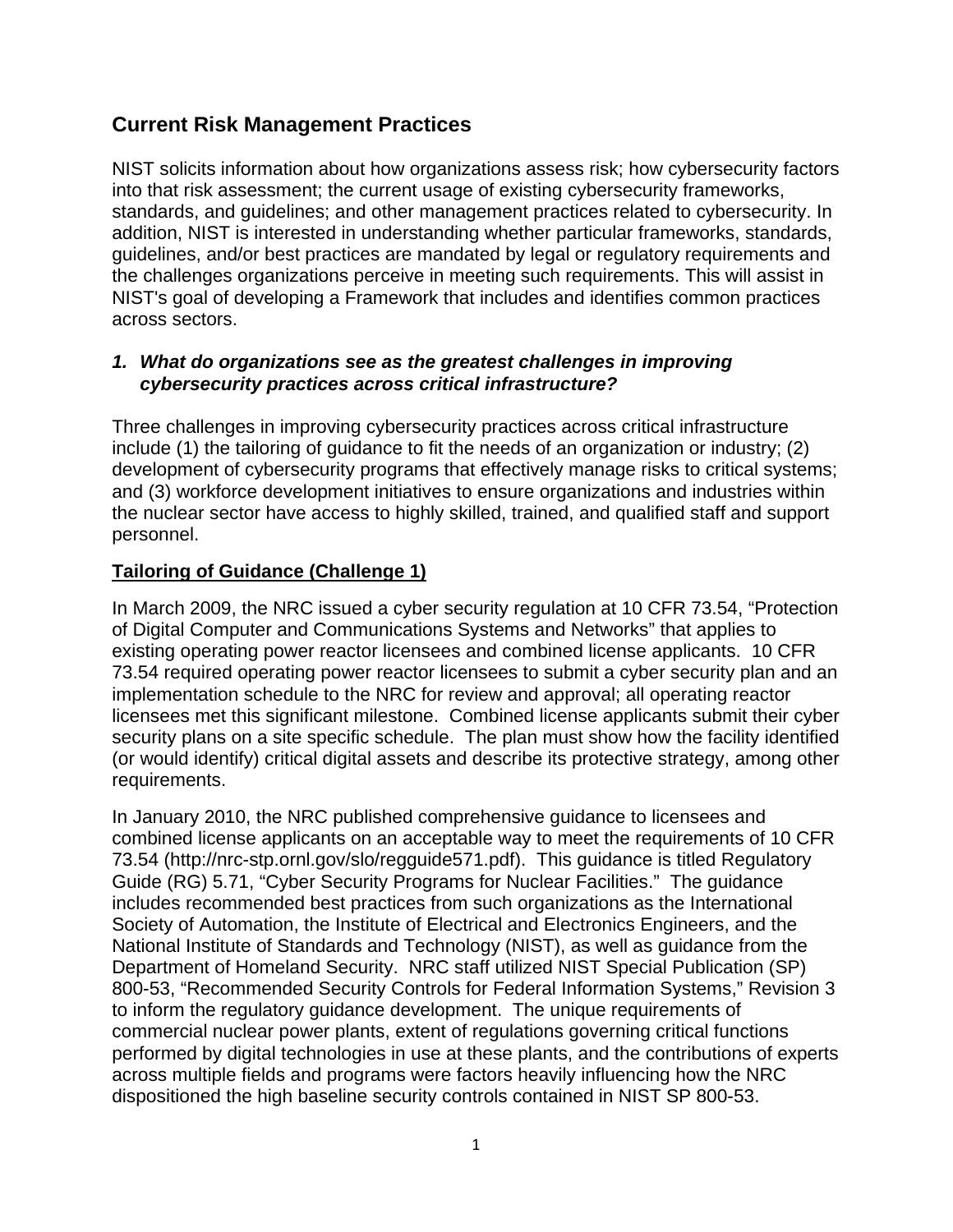# **Effective Management of Risk (Challenge 2)**

The RG 5.71 states that no matter what mitigation strategy a nuclear power plant decides to implement when applying security controls, the outcome must be that threat and attack vectors associated with the corresponding security control(s) are addressed. In other words, licensees must mitigate risks to digital systems that could adversely impact the plant's ability to perform critical functions necessary to ensure public health and safety. The challenge rests in ensuring that all vectors are identified and addressed and sufficient guidance exists for users to successfully implement their programs.

# **Workforce Development (Challenge 3)**

The NRC joins with other federal agencies in the need for highly skilled, trained and qualified staff and support personnel to carry out the agency's mission-related activities. The unique operating environments and breadth of technologies in use at commercial nuclear power plants demand the need for specialized expertise, as well. As a result, the NRC is aware that workforce development initiatives within the nuclear sector are important to enabling the agency to meet its mission objectives in the near and longterm.

### *2. What do organizations see as the greatest challenges in developing a crosssector standards-based Framework for critical infrastructure?*

The greatest challenges to developing a cross-sector standards framework are: (1) avoiding a framework that is overly broad; (2) individuals and organizations often see the problem differently based on awareness of the scope of digital technologies involved, threat characteristics and capabilities, and the extent of training, education and experience within the cybersecurity field, and (3) the need for improved tailoring guidance to address the needs of organizations and industries within the sector and result in effective protections against cyber-based threats.

### *3. Describe your organization's policies and procedures governing risk generally and cybersecurity risk specifically. How does senior management communicate and oversee these policies and procedures?*

GENERALLY: 51 FR 28044 published 8/4/86 and 51 FR 30028 published 8/21/86, 10 CFR Part 50, "Safety Goals for the Operations of Nuclear Power Plants; Policy Statement; Republication," states,

"This policy statement focuses on the risks to the public from nuclear power plant operation. Its objective is to establish goals that broadly define an acceptable level of radiological risk….The Commission has established two qualitative safety goals which are supported by two quantitative objectives. These two supporting objectives are based on the principle that nuclear risks should not be a significant addition to other societal risks. The Commission wants to make clear that no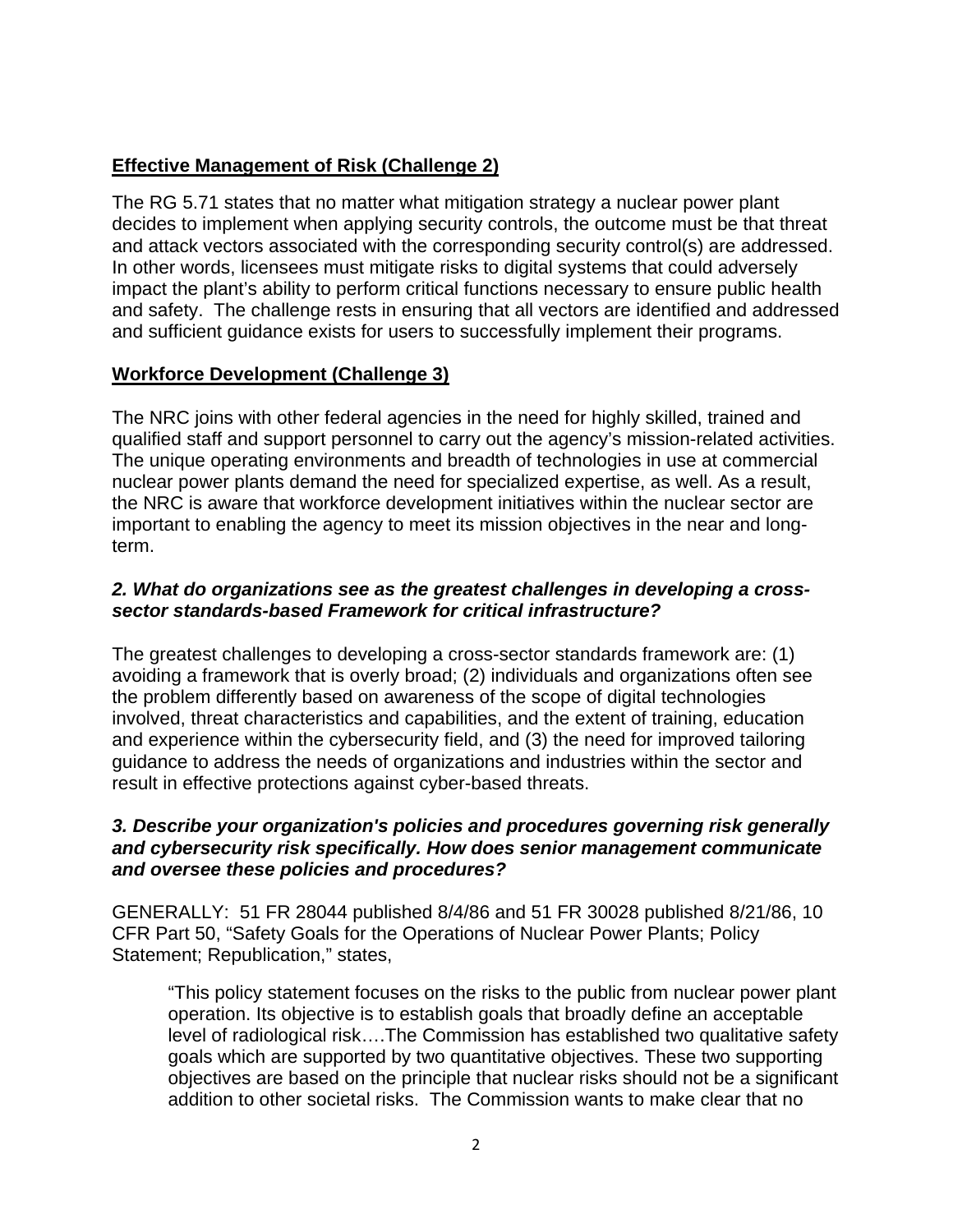death attributable to nuclear power plant operation will ever be 'acceptable' in the sense that the Commission would regard it as a routine or permissible event."

#### CYBER SECURITY:

Under the NRC cyber security regulatory framework (e.g., cyber security rule at 10 CFR 73.54, Regulatory Guide (RG) 5.71, NRC-approved cyber security plans, inspection and oversight) there are provisions for assessing the impact a cyber attack would have on critical digital assets associated with critical plant functions, such as denying access to systems, services, or data; adversely impacting the confidentiality and integrity of data and/or software; and adversely impacting the operation of systems, networks, and associated equipment. If site-specific analysis demonstrates these impacts exist, mitigation strategies defined in RG 5.71 or the licensed utility's NRC-approved cyber security plan, must be implemented to adequately defend these assets from cyberbased attacks, up to and including the design basis threat.

There are differences in how risk identification and management is performed within the nuclear sector compared to other sectors. For example, the characteristics and attributes of the design basis threat (10 CFR 73.1, "Purpose and Scope") that nuclear power plants must defend against are established and defined by the NRC through regulation and guidance. The design basis threat (DBT) includes information pertaining to cyber-based threats; the use and review of the DBT is an ongoing process that utilizes the best available information to identify potential scenarios for consequence and impact evaluation.

#### The NRC developed and issued a cyber security roadmap (see

http://www.nrc.gov/reading-rm/doc-collections/commission/secys/2012/2012- 0088scy.pdf) to evaluate the need for cyber security requirements for fuel cycle facilities (FCFs), non power reactors, independent spent fuel storage installations (ISFSIs) and byproduct materials licensees. To date, the staff has conducted assessments at FCFs, non-power reactors, and ISFSIs; a working group is being established for byproduct materials licensees. The implementation of this roadmap will ensure that appropriate levels of cyber security actions are implemented in a timely and efficient manner at all NRC licensed facilities and identify if any program improvements are needed. The remaining answers provided in this document only consider NRC regulated nuclear power plants.

#### *4. Where do organizations locate their cybersecurity risk management program/office?*

While not the focus for the framework under development, the NRC's Computer Security Office (CSO) is responsible for planning, directing, and overseeing the implementation of a comprehensive, coordinated, integrated and cost-effective NRC Information Technology (IT) Security Program, consistent with applicable laws, regulations, Commission management initiatives and policies. The CSO is the Agencylevel liaison with external entities on mutual IT security interests; formulates and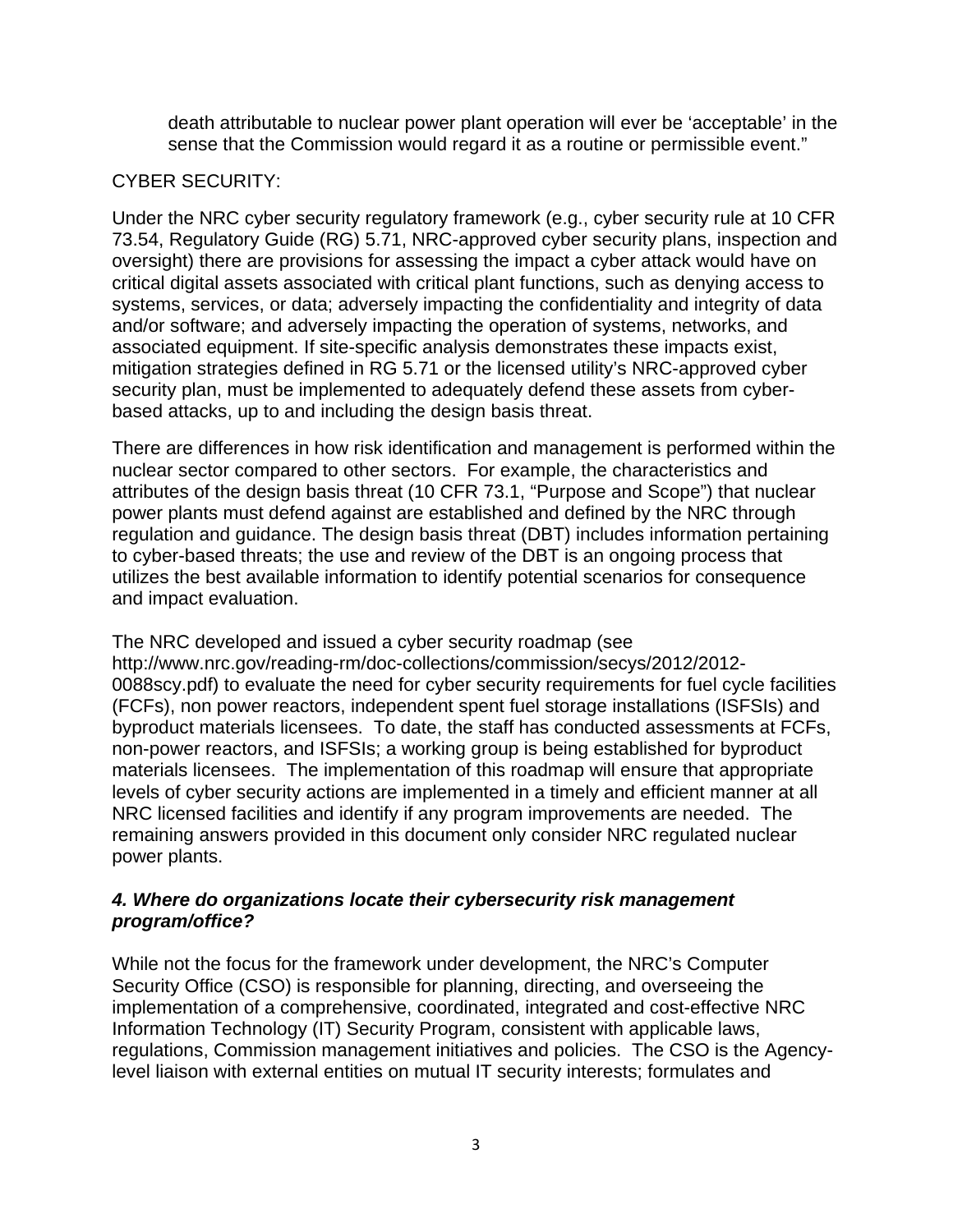oversees an IT security program budget; and proposes and successfully advocates appropriate Agency-level IT security guidelines.

With respect to cyber security regulations for operating reactors and combined license applicants, this function resides in NRC's Office of Nuclear Security and Incident Response (NSIR), the primary organization responsible for 10 CFR 73.54. The NRC regulation at 10 CFR 73.54 requires nuclear power plants to incorporate their cyber security programs as a component of their physical protection programs. RG 5.71, which provides one acceptable method for nuclear power plants to meet the 10 CFR 73.54 requirements, defines roles and responsibilities for a Cyber Security Team, but offers flexibility in how this team functions and is managed within the organization. RG 5.71 is a publicly available document (see [http://nrc-stp.ornl.gov/slo/regguide571.pdf\)](http://nrc-stp.ornl.gov/slo/regguide571.pdf). As the NRC implements its Cyber Security Roadmap, the role of NSIR is increasing to address other types of facilities.

## *5. How do organizations define and assess risk generally and cybersecurity risk specifically?*

# GENERALLY:

Nuclear power plants are designed to be safe and are operated without significant effect on public health and safety and the environment. While no industrial activity is risk free, the likelihood of a nuclear power plant severe accident with a significant amount of radioactivity releases to the public is very small. This is for many reasons, including diverse and redundant barriers and numerous safety systems in the plant; the training and skills of the reactor operators; testing and maintenance activities; and the regulatory requirements and reactor oversight by the NRC.

NRC regulations contain performance criteria and requirements for a nuclear power plant which ensure an acceptable level of plant safety, i.e., an acceptably low level of risk to public health and safety. The regulations are based on sound engineering precepts and the defense-in-depth concept. To assist with license application and review, the NRC has developed a detailed set of regulatory guides and a standard review plan to clarify regulatory requirements and describe practices that satisfy these requirements. In addition, the NRC periodically issues various generic communications to all nuclear power plants to address potential safety concerns.

The NRC Commission issued a policy statement on the use of probabilistic risk assessment (PRA) methods in nuclear regulatory activities. PRA is a methodology that is used to provide a structured analytical process to assess the likelihood and consequences of severe accidents at nuclear power plants.

When the NRC "risk-informs" its regulations, it examines both the probability of an event and its possible consequences to understand its importance (risk). In other words, NRC asks questions about what can go wrong, how likely it is, and what its consequences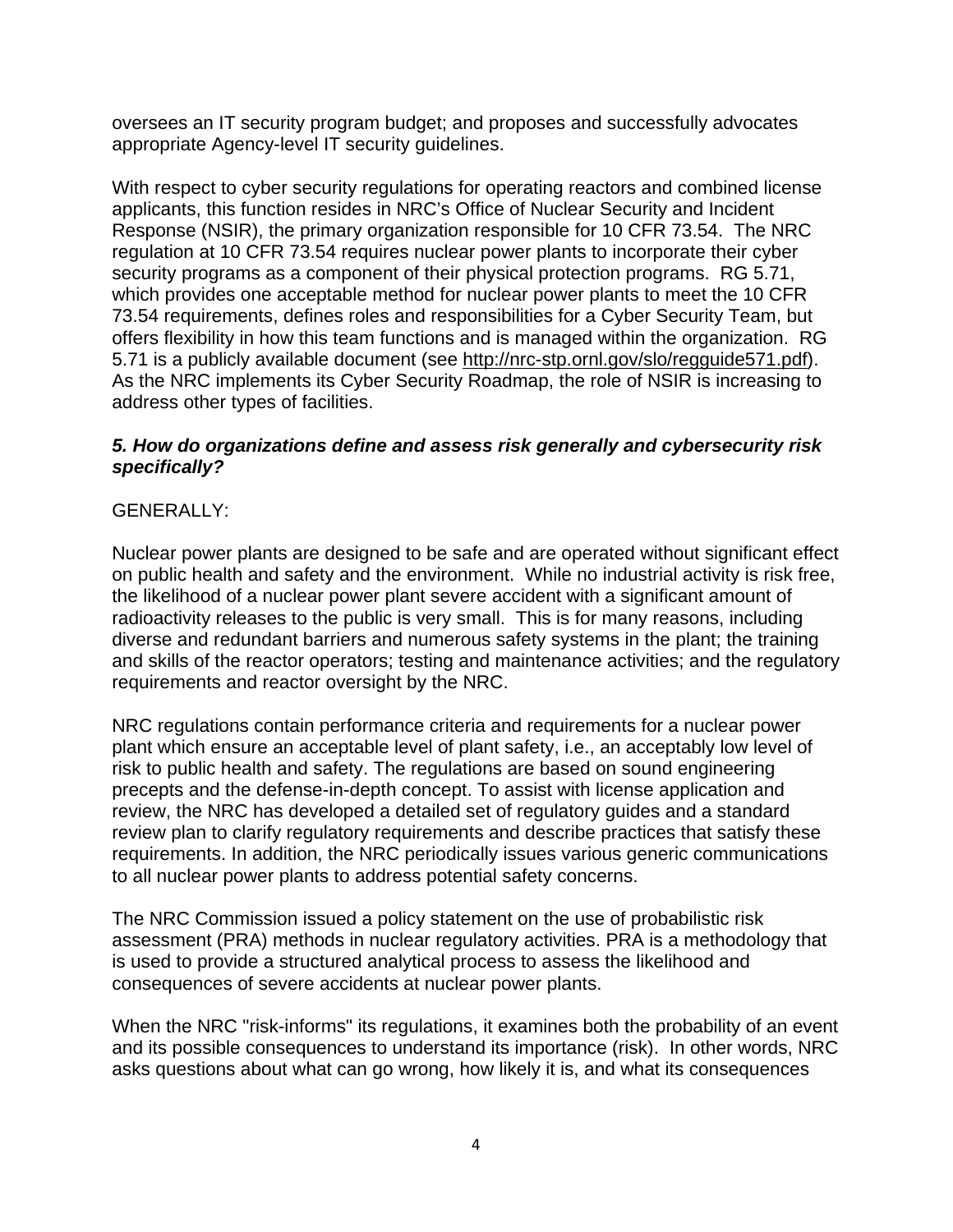might be. The answers guide NRC requirements and regulatory attention to the issues that are most important to the health and safety of the public and the environment.

In implementing a risk-informed approach, the NRC considers a set of five key principles:

- Principle 1: Current Regulations Met
- Principle 2: Defense-in-Depth Consistency
- Principle 3: Maintenance of Safety Margins
- Principle 4: Risk-Informed Analysis
- Principle 5: Performance Monitoring

The NRC uses a risk-informed regulatory approach to identify and support additional requirements or regulatory actions, when needed. Risk information can also be used to reduce unnecessary requirements in purely deterministic approaches.

#### CYBERSECURITY:

In March 2009, the NRC issued a cyber security regulation at 10 CFR 73.54, "Protection of Digital Computer and Communications Systems and Networks" that applies to existing operating power reactor licensees and combined license applicants. 10 CFR 73.54 required operating power reactor licensees to submit a cyber security plan and an implementation schedule to the NRC for review and approval; all operating reactor licensees met this significant milestone. Combined license applicants submit their cyber security plans on a site specific schedule.

10 CFR 73.54 requires nuclear power plants to provide high assurance that digital computer and communication systems and networks are adequately protected against cyber attacks (up to and including the design basis threat as described in 10 CFR 73.1, "Purpose and Scope"). The cyber security plan must describe how the requirements of 10 CFR 73.54 will be implemented and must account for the site-specific conditions that affect implementation. A template for the cyber security plan can be found in Regulatory Guide (RG) 5.71, Appendix A.

The NRC has determined that the compromise of critical digital assets (CDAs) associated with critical plant functions (e.g., safety, security, and emergency preparedness) is not acceptable. The NRC selected the NIST Special Publication (SP) 800-53, Revision 3, high security control baseline as the starting point for developing its suite of security controls (presented in RG 5.71, Appendices B and C). The NRC tailored the NIST SP 800-53, Revision 3, high security control baseline to account for the unique environment at nuclear power plants.

The NRC published RG 5.71 in 2010 outlining one acceptable method licensees may use to comply with the requirements of 10 CFR 73.54. The regulatory guide is based on standards and guidance outlined in NIST SP 800-53, NIST SP 800-82 "Guide to Industrial Control Systems Security," Department of Homeland Security (DHS) "Catalog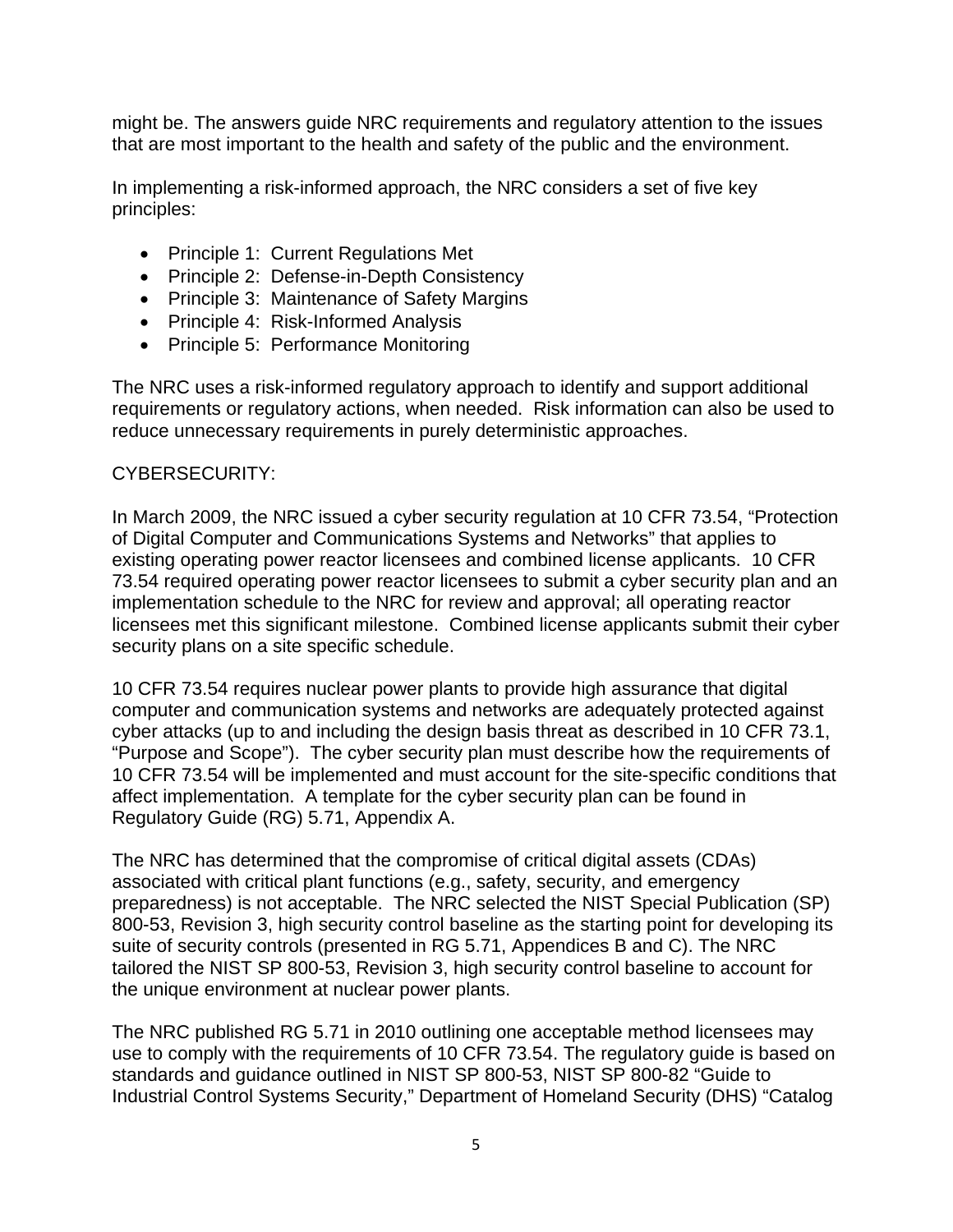of Control Systems Security: Recommendations for Standards Developers," and standards published by the International Society of Automation (ISA) and Institute of Electrical and Electronics Engineering (IEEE). The regulatory guide also includes a cyber security plan template that nuclear power plant licensees can use when developing cyber security plans for review and approval by the NRC. All operating nuclear power plant licensees submitted a cyber security plan to the NRC for review and approval by NRC staff; NRC has approved all submitted cyber security plans.

Once the cyber security program is established and integrated into the site's physical protection program, the next steps in the RG 5.71 security lifecycle call for evaluating and managing cyber risk through continuous monitoring, cyber security program reviews, change control, and records retention. As stated in the cyber security rule at 10 CFR 73.54, licensees must design their cyber security programs to apply and maintain defense-in-depth protective strategies to ensure the capability to detect, prevent, respond to, mitigate, and recover from cyber attacks. Defense-in-depth strategies represent a documented collection of complementary and redundant security controls that establish multiple layers of protection to safeguard critical digital assets (CDAs). Under a defense-in-depth strategy, the failure of a single protective strategy or security control should not result in the compromise of a safety, important-to-safety, security, or emergency preparedness function.

#### *6. To what extent is cybersecurity risk incorporated into organizations' overarching enterprise risk management?*

Internally, the NRC's Computer Security Office (CSO) has a team responsible for receiving, tracking, monitoring, and reporting NRC computer security incidents; monitoring NRC's IT security vulnerabilities, maintaining an awareness of the threat to NRC's IT infrastructure, and providing appropriate information to senior NRC officials so they maintain up to date awareness of the threat and NRC's vulnerability to that threat. It is our understanding that the focus of the framework under development is not directed at federal IT infrastructure, but rather industry infrastructure within the nuclear sector. Additional information can be provided regarding NRC's overarching enterprise risk management, including cyber security risk, as needed.

In terms of protections necessary for NRC licensees to adequately defend against the design basis threat defined in 10 CFR 73.1, "Purpose and Scope" the NRC regulations consider cyber and physical security as intrinsically linked. Establishing a plant-wide cyber security program in accordance with 10 CFR 73.54 is a performance requirement for each nuclear power plant's physical protection program.

### *7. What standards, guidelines, best practices, and tools are organizations using to understand, measure, and manage risk at the management, operational, and technical levels?*

If loss or degradation of function of safety, security, emergency preparedness and support systems occurs due to a cyber attack, the health and safety of the public may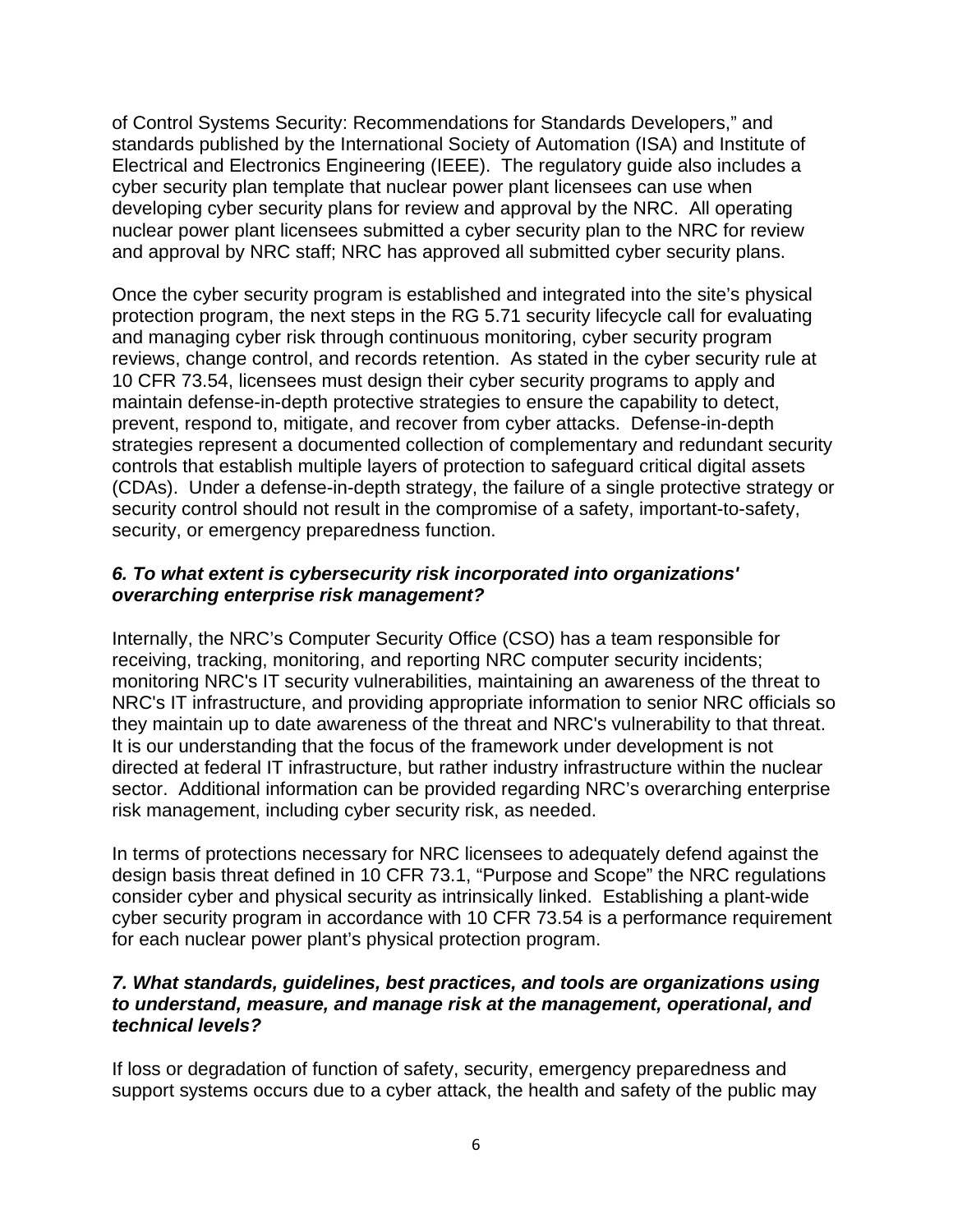be at risk. As a result, the NRC Regulatory Guide (RG) 5.71 outlines one acceptable method nuclear power plants may use to comply with the requirements of 10 CFR 73.54 and includes a tailored baseline of management, operational, and technical security controls based on those found in NIST Special Publication (SP) 800-53, Revision 3. The RG 5.71 is based on standards and guidance outlined by NIST, DHS, ISA and IEEE.

The commercial nuclear power industry also develops industry-specific guidance that is shared, and in some cases submitted to the NRC for review and endorsement. For example, independent of the NRC's development of RG 5.71, the Nuclear Energy Institute (NEI) developed NEI 08-09, "Cyber Security Plan for Nuclear Power Reactors," Revision 6. The NRC staff found NEI 08-09, Revision 6, acceptable for use by industry (Agencywide Documents Access and Management System Accession No. ML101190371) in meeting the requirements set forth in 10 CFR 73.54. This document provides another template that nuclear power plants can use when submitting CSPs to the NRC for review and approval. NEI 08-09, Revision 6, was reviewed to ensure that the document complied with the requirements set forth in 10 CFR 73.54.

Guidelines are also published by industry organizations such as the Nuclear Institute of Nuclear Power Operations and Electric Power Research Institute, among others.

#### *8. What are the current regulatory and regulatory reporting requirements in the United States (e.g. local, state, national, and other) for organizations relating to cybersecurity?*

The NRC has a comprehensive risk-informed performance-based regulatory framework. 10 CFR 73.54 require nuclear power plants to provide high assurance that digital computer and communication systems and networks associated with safety, security, and emergency preparedness functions are adequately protected against cyber attacks (up to and including the design basis threat as described in 10 CFR 73.1). The NRC published Regulatory Guide (RG) 5.71 in 2010 outlining one acceptable method licensees may use to comply with the requirements of 10 CFR 73.54. The regulatory guide also includes a cyber security plan template licensees can use when developing cyber security plans for review and approval by the NRC. The cyber security plans describe how the requirements of 10 CFR 73.54 will be implemented and must account for the site-specific conditions that affect implementation. All cyber security plans were reviewed and approved by NRC, and the cyber security plans have been incorporated into the facilities' NRC licenses. The cyber security plans include, for example, performance-based requirements for the following:

- ensuring that critical plant functions are not adversely impacted by a cyber attack
- conducting analysis to determine which digital assets at the plant require protection, referred to as critical digital assets (CDAs), and implementing security controls to protect these digital assets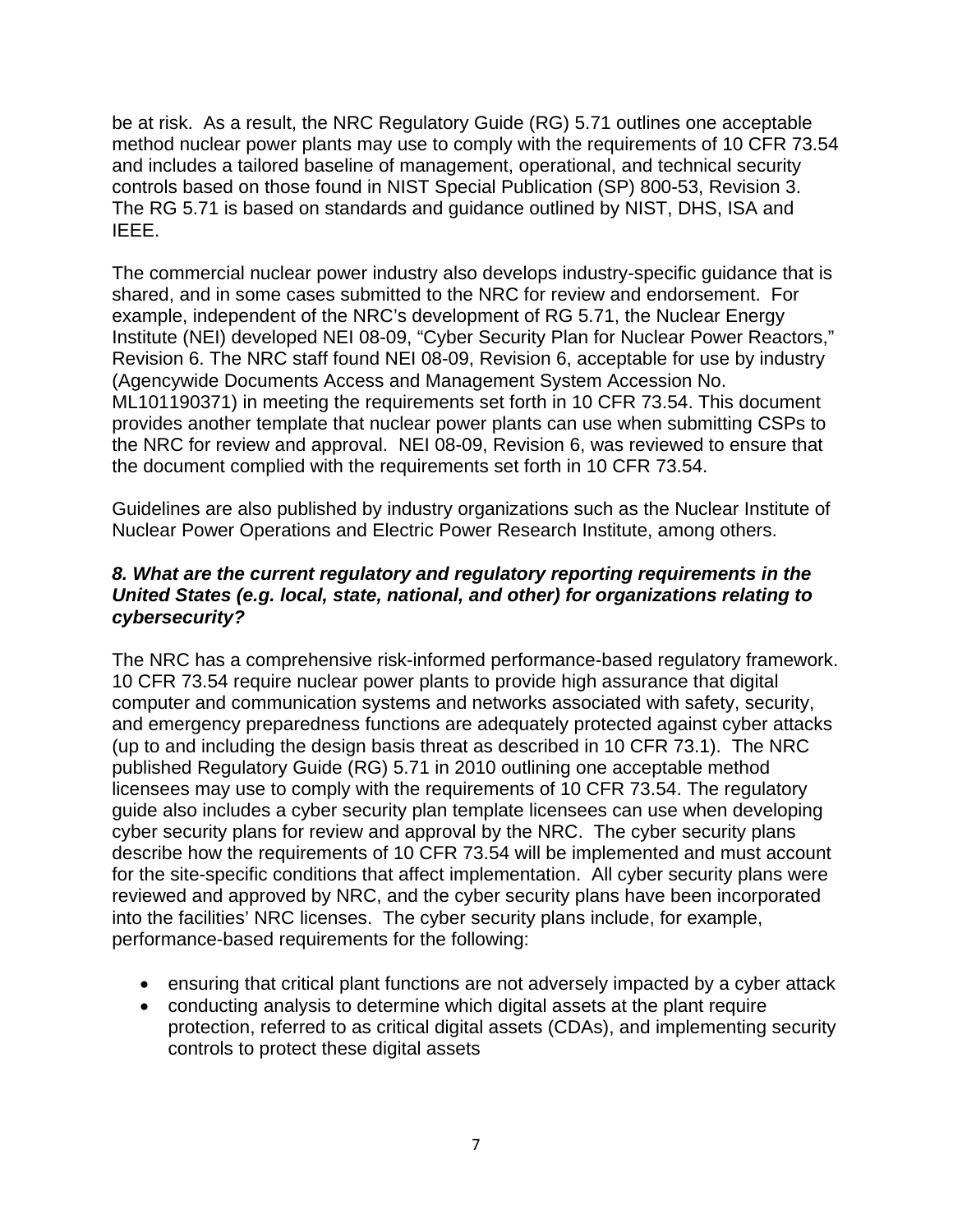- applying and maintaining defense-in-depth protective strategies to ensure the capability to detect, respond to, and recover from cyber-based attacks, such as the following:
	- prompt detection and response to cyber attacks
	- mitigating the adverse impacts and consequences of cyber-based attacks
	- correcting exploited vulnerabilities, and
	- restoring CDAs affected by a cyber attack
- conducting cyber security awareness training for appropriate facility personnel and contractors
- evaluating and managing cyber risks
- conducting cyber security evaluations for asset modifications
- developing and maintaining written documentation and procedures for cyber security plan implementation
- incorporating the cyber security program as a component of the plant's physical protection program

In addition, NRC's regulatory framework includes an oversight program, consisting of inspection programs and enforcement mechanisms. The inspection programs ensure consistency with the NRC cyber security regulation and a significance determination process to evaluate and disposition inspection findings. The NRC's Enforcement Policy explains the policies and procedures in initiating enforcement actions and the responsibilities of the presiding officers and the Commission in reviewing these actions (see http://pbadupws.nrc.gov/docs/ML1234/ML12340A295.pdf).

The NRC has requirements in place for different types of event reporting. Reporting requirements focused on cyber security events are currently being developed, pending finalization of the 2011 proposed Enhanced Weapons, Firearms Background Checks, and Security Event Notifications Requirements (Federal Register, 76 FR 6200). In the interim, the NRC issued IA-13-01, "Information Assessment Team Advisory for Power Reactors; Updated Criteria to Reporting Suspicious Activity Associated with Cyber Security Incidents" on January 25, 2013. The purpose of this advisory is to provide further guidance on licensee suspicious incident reporting guidelines for cyber security incidents and cyber threat information. This document is not publically available.

#### *9. What organizational critical assets are interdependent upon other critical physical and information infrastructures, including telecommunications, energy, financial services, water, and transportation sectors?*

The Nuclear Sector has identified interdependencies with other critical infrastructure sectors, including:

- [Chemical](http://www.dhs.gov/chemical-sector) as a consumer of hazardous chemicals at fuel cycle facilities;
- Communications as a consumer of services, including cellular towers, central offices, and other critical communications facilities as needed for emergency preparedness functions;
- [Energy](http://www.dhs.gov/energy-sector) as a supplier of electricity to the nation's electrical grid;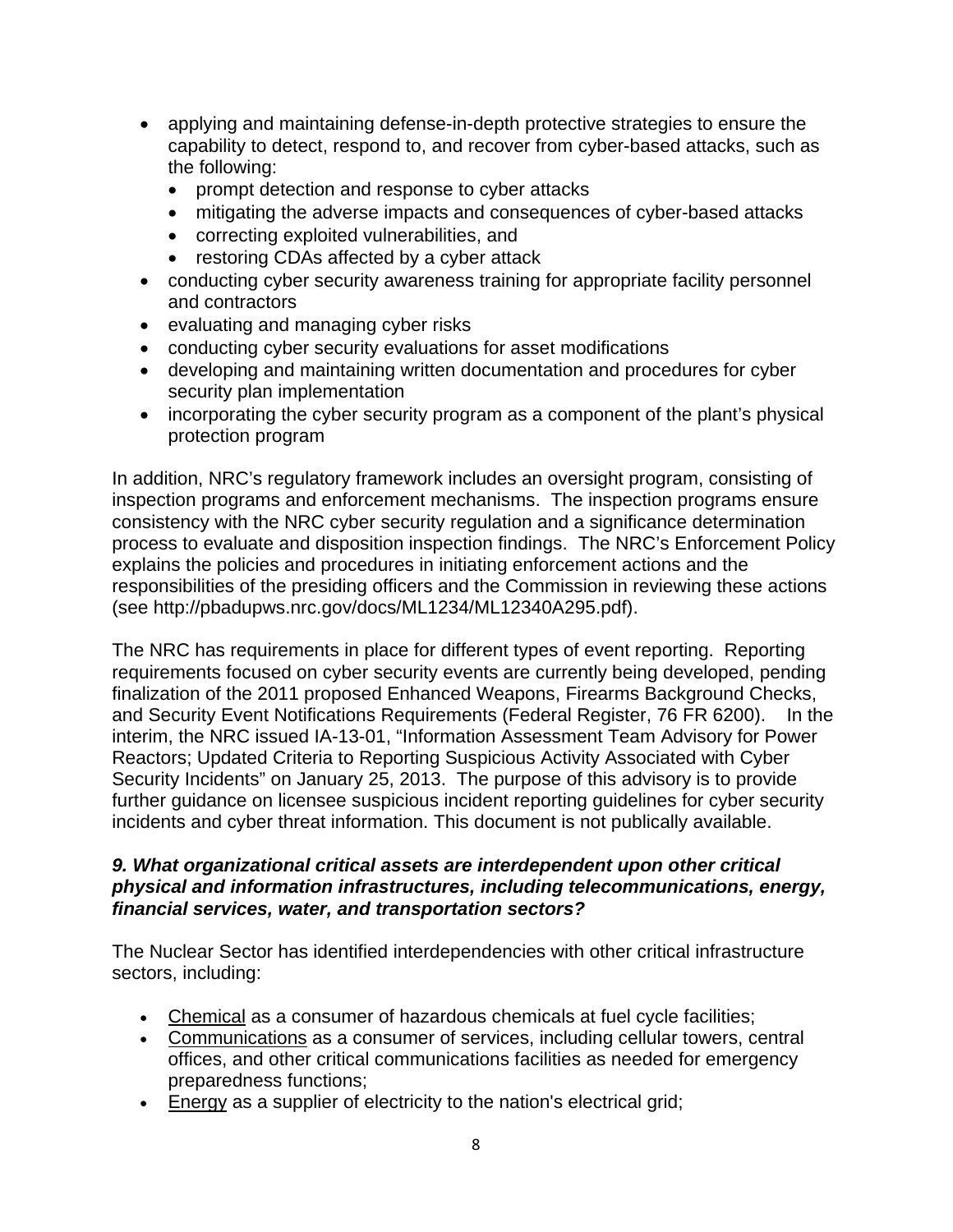- o In 2009, the NRC and the Federal Energy Regulatory Commission (FERC) signed a Memorandum of Agreement (MOA). The purpose of the MOA is to facilitate interactions between the two agencies "on matters of mutual interest pertaining to the nation's electric power grid reliability and nuclear power plants, including but not limited to coordination of activities related to cyber security." In regards to NRC cyber security inspections, any critical digital asset or critical system that is within the scope of 10 CFR 73.54 is subject to NRC inspection. The NRC staff will share relevant operating experience and other related technical information with NERC regarding these inspections.
- [Healthcare and Public Health](http://www.dhs.gov/healthcare-and-public-health-sector) as a supplier of nuclear medicine, radiopharmaceuticals and in the sterilization of blood and surgical supplies;
- [Information Technology](http://www.dhs.gov/information-technology-sector) as a consumer of critical control systems and services, physical architecture and Internet infrastructure; and
- [Transportation Systems](http://www.dhs.gov/transportation-systems-sector) through the movement of radioactive materials

### *10. What performance goals do organizations adopt to ensure their ability to provide essential services while managing cybersecurity risk?*

The NRC established its regulatory requirements for reactor, materials, and waste applications to ensure that "no undue risk to public health and safety" results from licensed uses of facilities and materials covered by the [Atomic Energy Act.](http://www.nrc.gov/about-nrc/governing-laws.html%23aea-1954) The NRC's requirements ensure that there is a low probability of accidents that could adversely affect the health and safety of the public.

The regulations set forth in 10 CFR 73.54 establish an overall performance-based requirement for nuclear power plants to ensure that the functions of digital computer and communication systems and networks are protected from cyber attack. A performance-based regulatory approach is one that establishes performance and results as the primary basis for regulatory decision-making, and incorporates the following attributes: (1) measurable (or calculable) parameters (i.e., direct measurement of the physical parameter of interest or of related parameters that can be used to calculate the parameter of interest) exist to monitor system, including facility and licensee performance, (2) objective criteria to assess performance are established based on risk insights, deterministic analyses and/or performance history, (3) licensees have flexibility to determine how to meet the established performance criteria in ways that will encourage and reward improved outcomes; and (4) a framework exists in which the failure to meet a performance criterion, while undesirable, will not in and of itself constitute or result in an immediate safety concern.

### *11. If your organization is required to report to more than one regulatory body, what information does your organization report and what has been your organization's reporting experience?*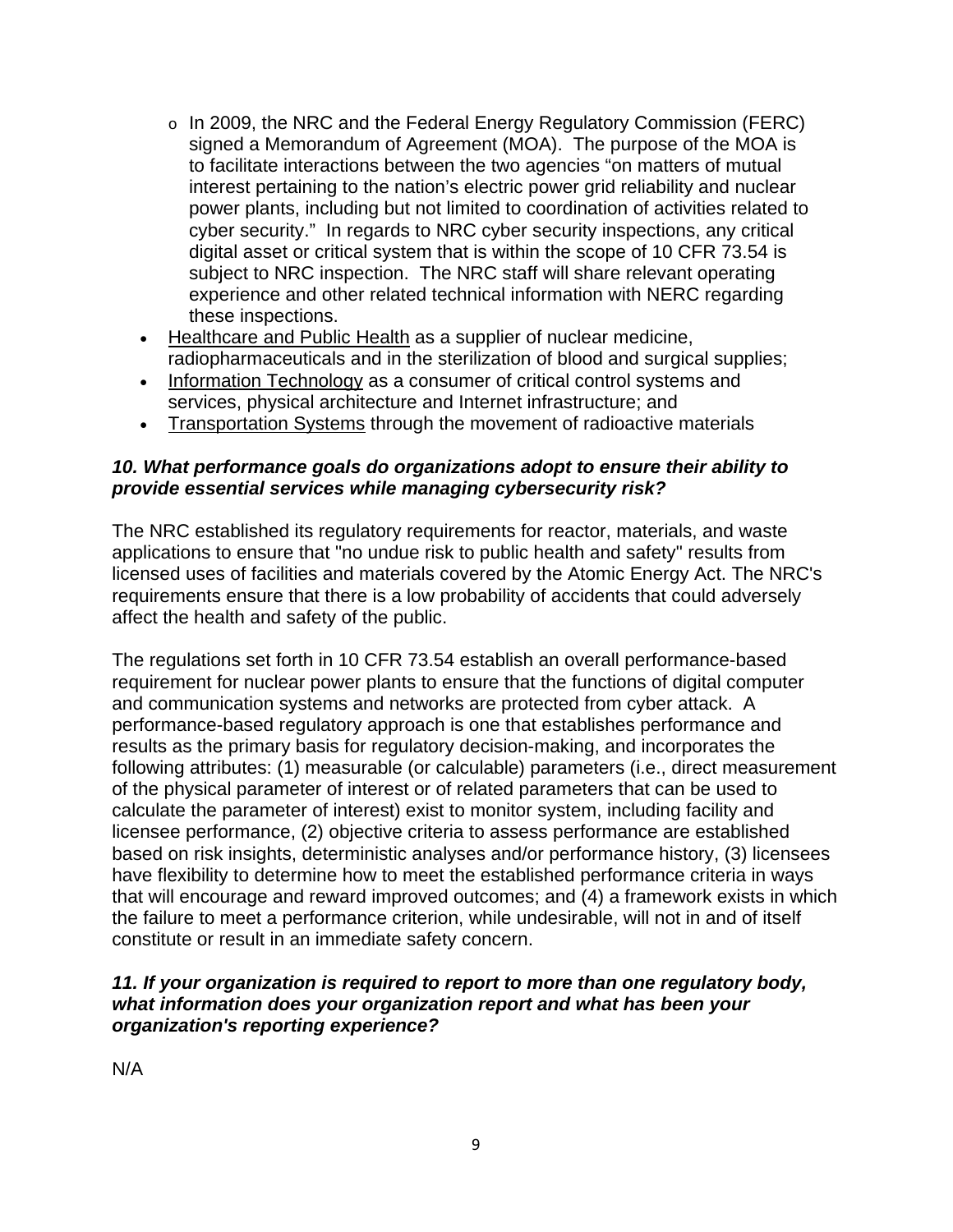#### *12. What role(s) do or should national/international standards and organizations that develop national/international standards play in critical infrastructure cybersecurity conformity assessment?*

The NRC has a comprehensive oversight process which serves as its conformity assessment mechanism. The oversight process consists of inspections programs and enforcement mechanisms. The inspection programs ensure consistency with the NRC cyber security regulation and a significance determination process to evaluate and disposition inspection findings. The NRC's Enforcement Policy explains the policies and procedures in initiating enforcement actions and the responsibilities of the presiding officers and the Commission in reviewing these actions (see http://pbadupws.nrc.gov/docs/ML1234/ML12340A295.pdf).

In developing and maintaining its oversight process, the NRC has interacted and reviewed conformity assessment programs and methodologies from both national and international regulators. There is value in exchanging approaches and tools with other similar organizations. Therefore, national and international standards and organizations should play a significant role in formulating a range of options for critical infrastructure cybersecurity conformity assessment tools and mechanisms consistent with the goals of the Framework. As such, we recommend that details of NRC's oversight process be considered to inform the development of conformity assessment approaches for the Framework.

# *Use of Frameworks, Standards, Guidelines, and Best Practices*

*As set forth in the Executive Order, the Framework will consist of standards, guidelines, and/or best practices that promote the protection of information and information systems supporting organizational missions and business functions.*

*NIST seeks comments on the applicability of existing publications to address cybersecurity needs, including, but not limited to the documents developed by: international standards organizations; U.S. Government Agencies and organizations; State regulators or Public Utility Commissions; Industry and industry associations; other Governments, and non-profits and other nongovernment organizations.*

*NIST is seeking information on the current usage of these existing approaches throughout industry, the robustness and applicability of these frameworks and standards, and what would encourage their increased usage. Please provide information related to the following:*

# *1. What additional approaches already exist?*

The NRC approach includes issuing performance-based regulations (10 CFR 73.54) and then providing detailed guidance (Regulatory Guide [RG] 5.71) on an acceptable way to meet the intent of the regulation. This approach enables the NRC to provide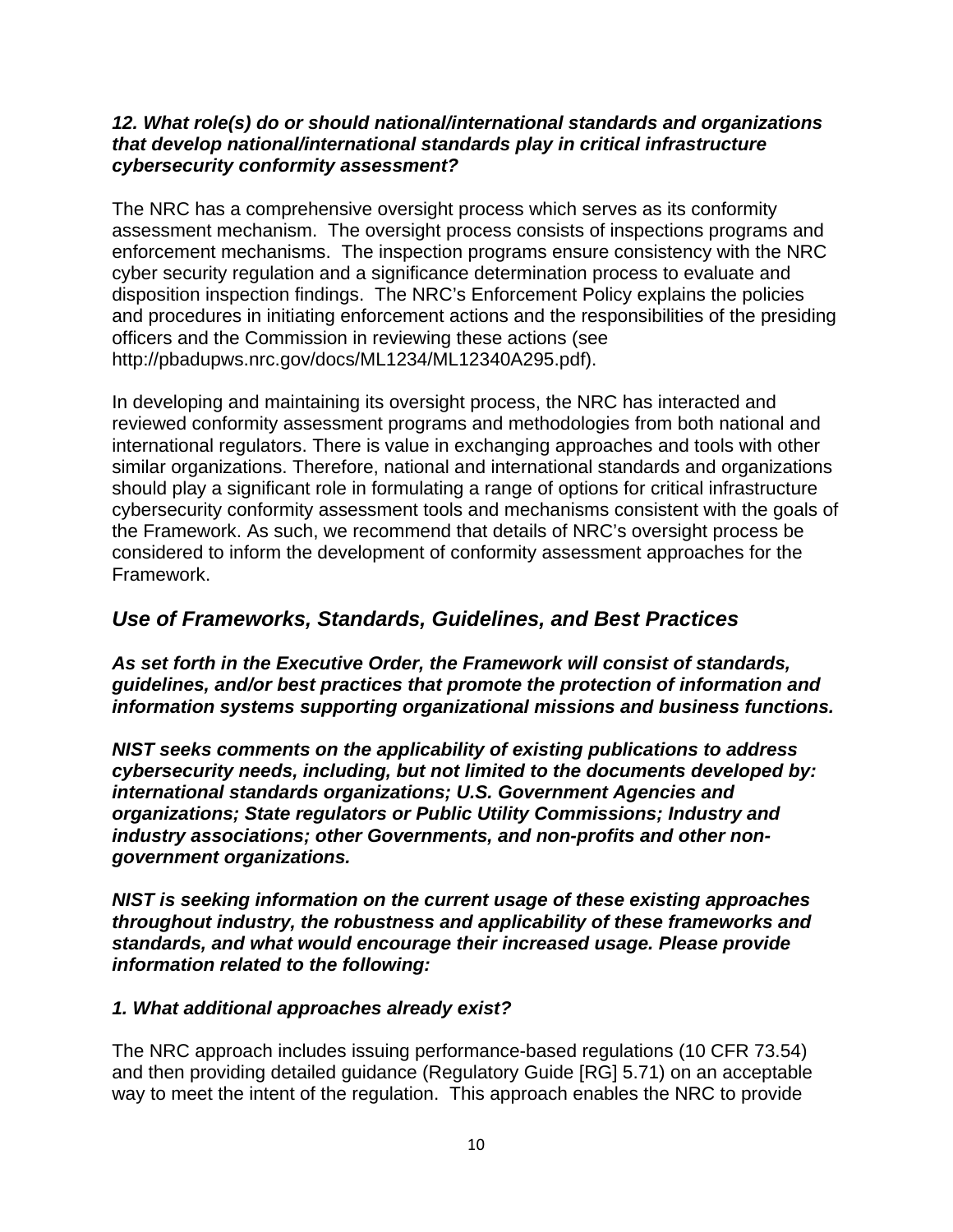stability in the regulatory framework, and flexibility in the implementing guidance. The NRC published RG 5.71 in 2010, outlining one acceptable method nuclear power plants may use to comply with the requirements of 10 CFR 73.54. The regulatory guide is based on standards and guidance outlined in NIST, DHS, ISA and IEEE.

# *2. Which of these approaches apply across sectors?*

In support of its cyber security regulations, NRC published RG 5.71 specifically for nuclear power plants and where applicable, the NRC staff tailored the security controls in NIST SP 800-53, Revision 3 to the unique environments at these plants. The NRC's efforts to tailor the NIST high baseline security controls are consistent with the recommendations provided in Appendix I to NIST Special Publication (SP) 800-53 and in NIST SP 800-82. However, lessons learned from NRC's efforts to develop a comprehensive approach could inform similar developments in other sectors.

Specific elements of the NRC regulatory framework should be considered for application across sectors, including the following:

- Performance-based regulation
- Stable regulatory framework with flexible implementing guidance
- Identify digital assets that must be protected (e.g., safety, security, emergency preparedness functions)
- Defense-in-depth protective strategies
- Application of security controls to digital assets
- Submission of cyber security plan for review and approval

# *3. Which organizations use these approaches?*

10 CFR 73.54 and Regulatory Guide (RG) 5.71 apply to operating nuclear power plants licensed by the NRC in accordance with 10 CFR Part 50, "Domestic Licensing of Production and Utilization Facilities," and combined license applicants under 10 CFR Part 52, "Licenses, Certifications, and Approvals for Nuclear Power Plants." Owners and operators of nuclear power plants bear the responsibility for assessing and managing the potential for adverse effects on safety, security, and emergency preparedness functions posed by cyber-based attacks so as to provide high assurance that critical functions are adequately protected.

The NRC developed and issued a cyber security roadmap (http://www.nrc.gov/readingrm/doc-collections/commission/secys/2012/2012-0088scy.pdf) to evaluate the need for cyber security requirements for fuel cycle facilities (FCFs), non power reactors, independent spent fuel storage installations (ISFSIs) and byproduct materials licensees. To date, the staff has conducted assessments at FCFs, non-power reactors, and ISFSIs; a working group is being established for byproduct materials licensees. The implementation of this roadmap will ensure that appropriate levels of cyber security actions are implemented in a timely and efficient manner at all NRC licensed facilities and identify if any program improvements are needed.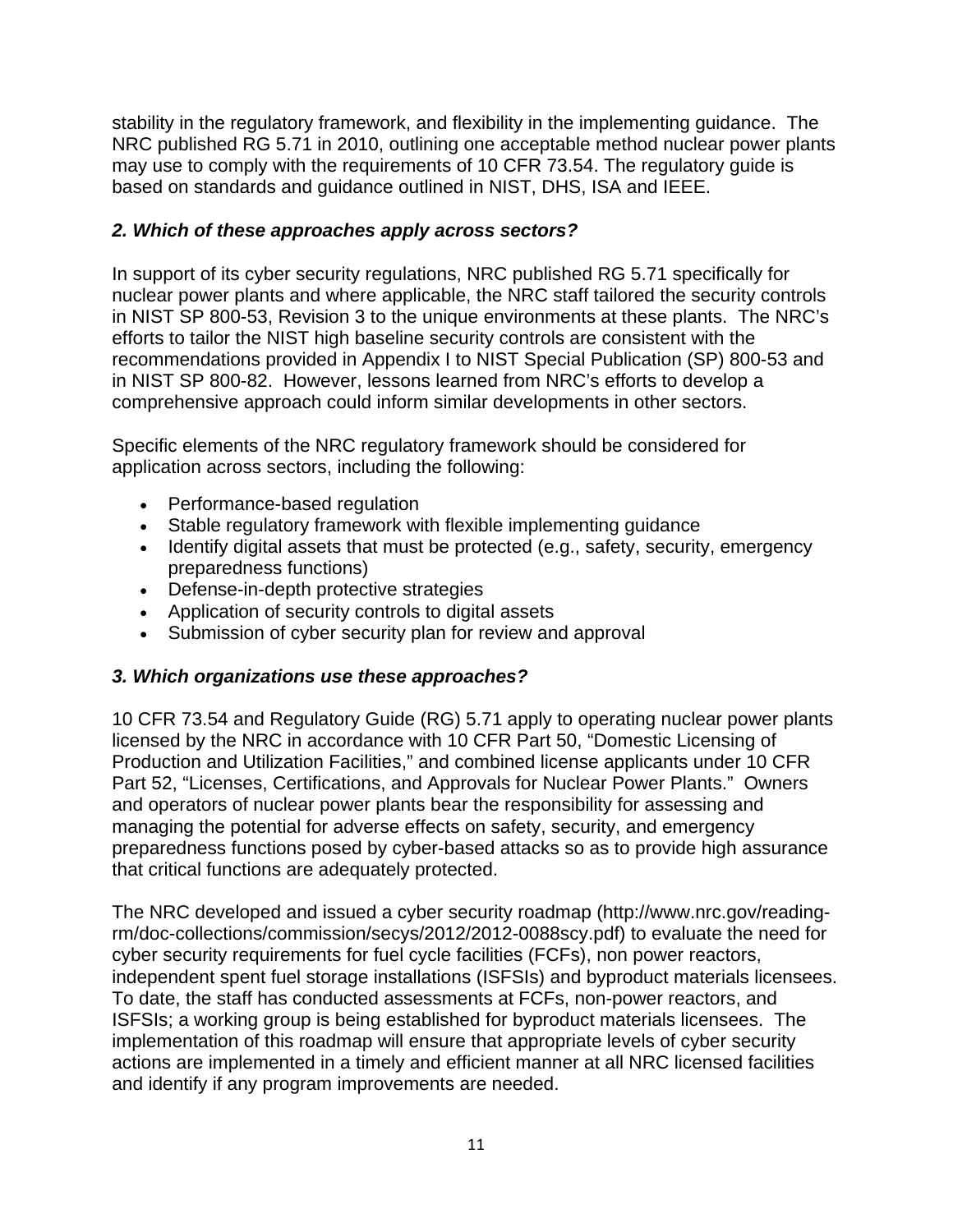## *4. What, if any, are the limitations of using such approaches?*

The Regulatory Guide (RG) 5.71 framework offers operating nuclear power plants and combined license applicants the ability to address the specific needs of a new or existing system. The goal of this regulatory guide is to harmonize the well-known and well-understood set of security controls (based on NIST cyber security standards), guidance, and best practices that address potential cyber risks and provide a flexible programmatic approach in which the plants can establish, maintain, and successfully integrate these security controls into a site-specific cyber security program. The extent to which NRC regulations define the scope of each plant's cyber security program, however, is limited to the agency's regulatory jurisdiction over commercial nuclear facilities as defined by the Atomic Energy Act of 1954, amended in 1974, for matters related to the protection of public health and safety, promotion of common defense, and protection of the environment.

### *5. What, if any, modifications could make these approaches more useful?*

Threat vectors or vulnerabilities tolerated in typical business and governmental computing environments do not exist in the environments where critical digital assets reside. As a result, NIST guidance could be further enhanced with respect to how a facility could address security controls within industrial control environments. In many cases, NRC's robust programmatic requirements (which are conditions for the plant's ongoing operations) offer the option for implementing alternate or enhanced cyber, or cyber-related, protections for critical digital assets at industrial facilities when the original control cannot be applied as written. Additional guidance would be helpful in aiding these facilities in determining alternative methods for addressing a security control and ensuring these alternatives provide equal or greater protection as the corresponding control. In all instances, more information regarding the purpose and intent for each NIST security control item, and appropriate enhancements, would be useful in evaluating and determining the extent to which a control's purpose and intent are met through alternative measures.

#### *6. How do these approaches take into account sector-specific needs?*

10 CFR 73.54 and Regulatory Guide (RG) 5.71 apply to nuclear power plants licensed by the NRC in accordance with 10 CFR Part 50, "Domestic Licensing of Production and Utilization Facilities," and combined license applicants under 10 CFR Part 52, "Licenses, Certifications, and Approvals for Nuclear Power Plants." Nuclear power plants bear the responsibility for assessing and managing the potential for adverse effects on safety, security, and emergency preparedness so as to provide high assurance that critical functions are adequately protected from cyber attacks.

#### *7. When using an existing framework, should there be a related sector-specific standards development process or voluntary program?*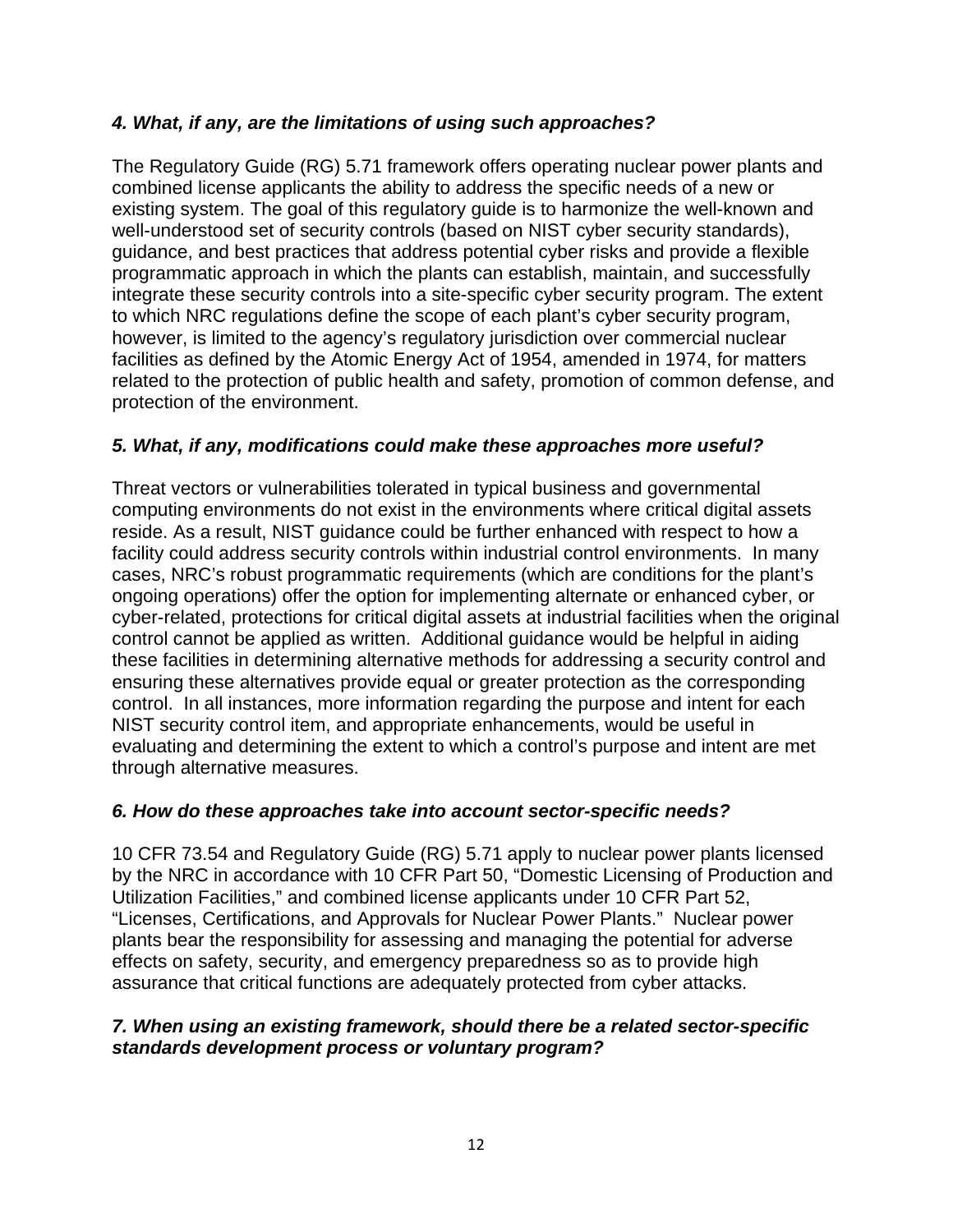As an independent regulatory agency, the NRC takes an active role in the President's [Open Government Initiative,](http://www.whitehouse.gov/open/about) with its focus on open, accountable, and accessible government. The NRC has a long history of, and commitment to, transparency, participation, and collaboration in our regulatory activities. That being said, a voluntary program is not applicable to NRC and the commercial nuclear power industry, as NRC regulations are requirements binding on all persons and organizations who receive a license from NRC to use nuclear materials or operate nuclear facilities. NRC is participating in the Executive Order effort and at this time, we believe the NRC's cyber security regulation for operating reactors and combined license applicants meet the intent of the President's Executive Order.

#### *8. What can the role of sector-specific agencies and related sector coordinating councils be in developing and promoting the use of these approaches?*

The NRC participates in the nuclear sector coordinating council and interacts with the sector-specific agency (i.e., DHS). The sector coordinating councils provide a mechanism for interagency interactions and coordinated formulation of issues and actions. As the framework is developed, these sector coordinating councils will provide forums to exchange ideas and best practices on cyber security.

# *9. What other outreach efforts would be helpful?*

The NRC currently coordinates with Federal partners and international stakeholders on cyber security issues through a variety of technical meetings, working groups, workshops, standards development efforts, and conferences.

The NRC regularly reviews and provides comments on international cyber security documents, such as the International Atomic Energy Agency's (IAEAs) Nuclear Security Series documents and the International Electrotechnical Commission's (IEC) cyber security documents, and continues to make a concerted effort to coordinate with the international nuclear community regarding cyber security. The NRC also regularly participates in interagency working groups, such as the Industrial Control Systems Joint Working Group (ICSJWG) and the Cross-Sector Cyber Security Working Group (CSCSWG), both established by DHS. Furthermore, the NRC regularly participates in industry working groups, such as the Cyber Security Task Force led by the Nuclear Energy Institute (NEI).

# *Specific Industry Practices*

# *In addition to the approaches above, NIST is interested in identifying core practices that are broadly applicable across sectors and throughout industry.*

*NIST is interested in information on the adoption of the following practices as they pertain to critical infrastructure components:*

• *Separation of business from operational systems;*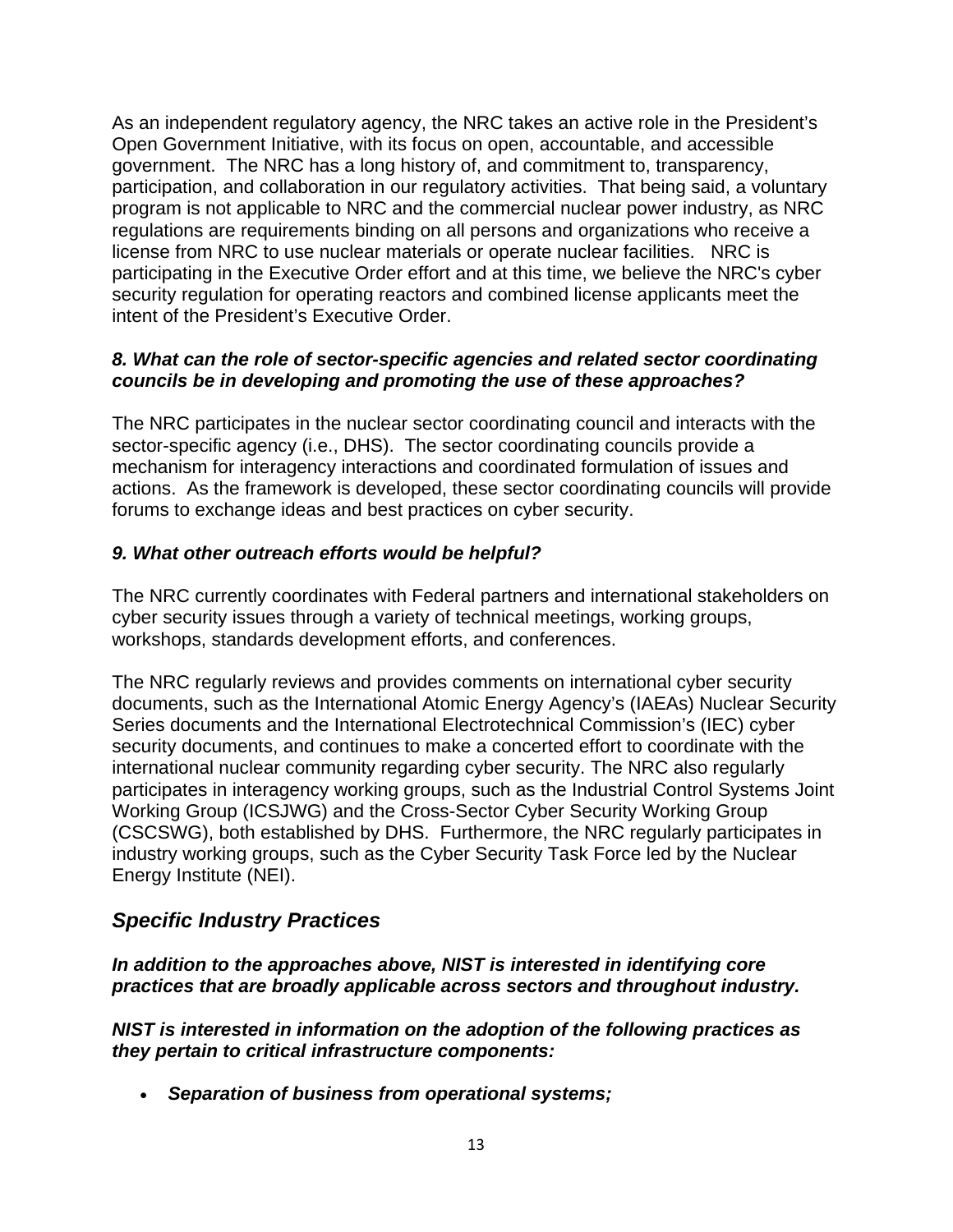- *Use of encryption and key management;*
- *Identification and authorization of users accessing systems;*
- *Asset identification and management;*
- *Monitoring and incident detection tools and capabilities;*
- *Incident handling policies and procedures;*
- *Mission/system resiliency practices;*
- *Security engineering practices;*
- *Privacy and civil liberties protection.*

#### *1. Are these practices widely used throughout critical infrastructure and industry?*

Yes, all of the bulleted items above, with the exception of privacy and civil liberties protection, are elements contained within Regulatory Guide (RG) 5.71, which provides one method acceptable to the NRC for licensees to meet the 10 CFR 73.54 requirements. The NRC regulation at 10 CFR 73.54 requires nuclear power plants to incorporate their cyber security programs as a component of their physical protection programs. RG 5.71 includes a cyber security plan template for use by nuclear power plants to submit for NRC review and approval, as required by 10 CFR 73.54.

Independent of the NRC's development of RG 5.71, the Nuclear Energy Institute (NEI) developed NEI 08-09, "Cyber Security Plan for Nuclear Power Reactors," Revision 6. The NRC staff found NEI 08-09, Revision 6, acceptable for use by industry (Agencywide Documents Access and Management System Accession No. ML101190371) in meeting the requirements set forth in 10 CFR 73.54. This document provides another template that many nuclear power plants used when submitting CSPs to the NRC for review and approval. NEI 08-09, Revision 6, was reviewed to ensure that the document complied with the requirements set forth in 10 CFR 73.54.

### *2. How do these practices relate to existing international standards and practices?*

NRC participates in multilateral and bilateral efforts with international regulatory partners, including the International Atomic Energy Agency (IAEA) in developing, among other things, cyber security guidance and framework documents. The NRC also participates in international cyber security standard development efforts with organizations such as the International Electrotechnical Commission. Interactions such as these allow NRC to participate in facilitated discussions on the development and integration of cyber security programs into existing frameworks; gain a better understanding of what our international partners are doing in regards to cyber security to ensure early alignment between the United States and other programs; and explain to our international partners what the NRC is doing to address cyber security.

#### *3. Which of these practices do commenters see as being the most critical for the secure operation of critical infrastructure?*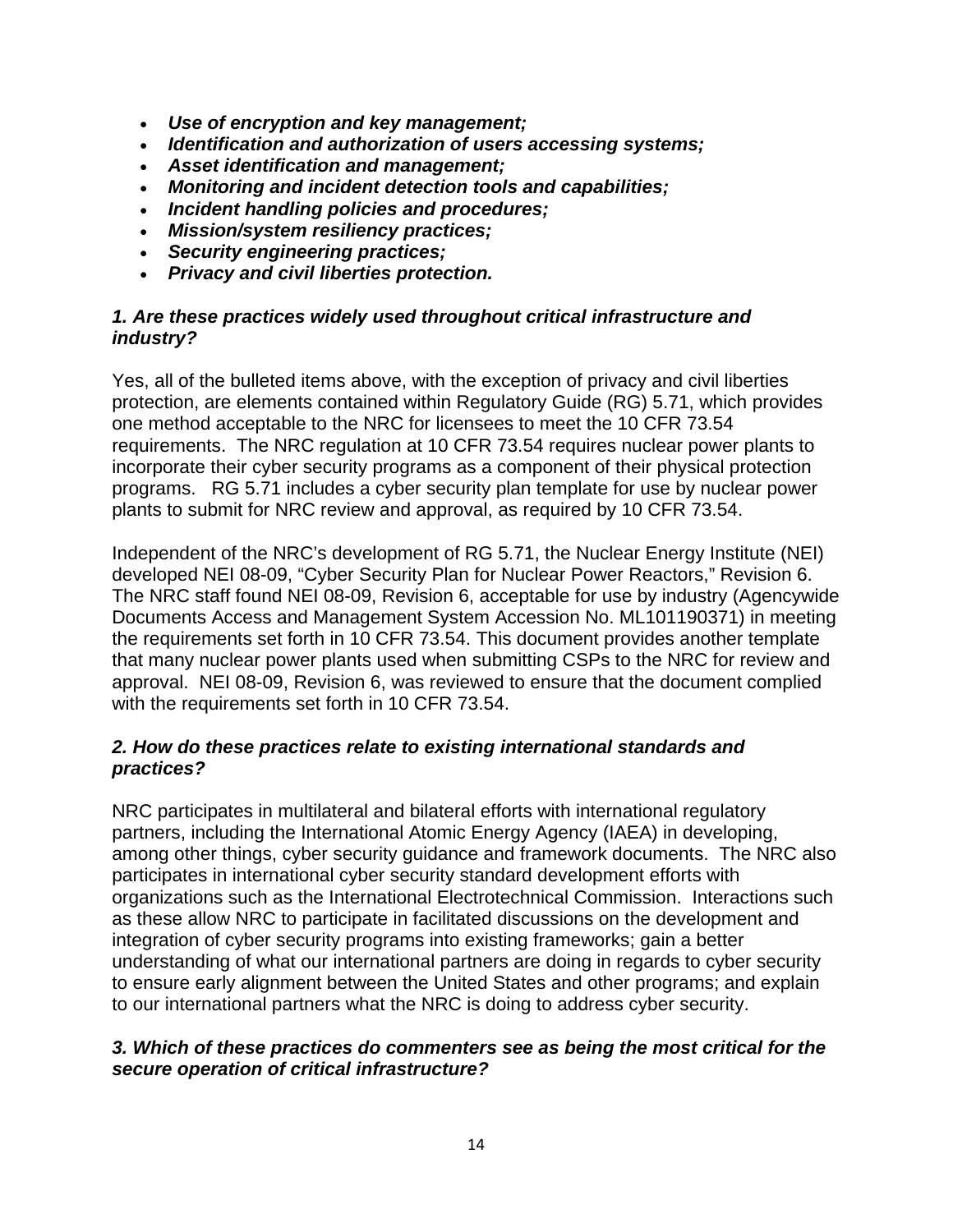Interim cyber security milestones were identified for all operating nuclear power plants that emphasized the completion of a set of prioritized activities by December 31, 2012 in order to provide for an appropriate level of cyber protection. All requirements must be addressed by nuclear power plants to ensure high assurance of adequate protection from cyber-based attacks. In addition to the practices listed above, there are many other areas covered by our program that would be equally measured.

#### *4. Are some of these practices not applicable for business or mission needs within particular sectors?*

N/A - Requirements for privacy and civil liberties protection are outside scope of NRC regulations.

# *5. Which of these practices pose the most significant implementation challenge?*

Challenges associated with the implementation of NRC cyber security regulatory requirements will vary by site due to the technology in use at these sites and differing facility designs across the nuclear power industry.

## *6. How are standards or guidelines utilized by organizations in the implementation of these practices?*

To the extent these practices are addressed by NRC regulations, regulatory guidance, or plant-specific cyber security plans that have been approved by the NRC, with the exception of privacy and civil liberties protection all will be implemented by nuclear power plants and inspected by the NRC. Furthermore, the NRC RG 5.71, which outlines one acceptable method nuclear power plants may use to comply with the requirements of 10 CFR 73.54, is based on standards and guidance outlined by NIST, DHS, ISA and IEEE.

# *7. Do organizations have a methodology in place for the proper allocation of business resources to invest in, create, and maintain IT standards?*

N/A – The allocation of business resources by the owner and operator of a nuclear power plant is outside the regulatory jurisdiction of the NRC.

### *8. Do organizations have a formal escalation process to address cybersecurity risks that suddenly increase in severity?*

The NRC regulation at 10 CFR 73.54 requires nuclear power plants to incorporate their cyber security programs as a component of their physical protection programs. Cyber security programs include measures for incident response, security assessment and authorization, and security assessment and risk management. The NRC has many methods for sharing security information with the regulated community, including issuance of Information Notices and sharing documents via a Protected Web Server